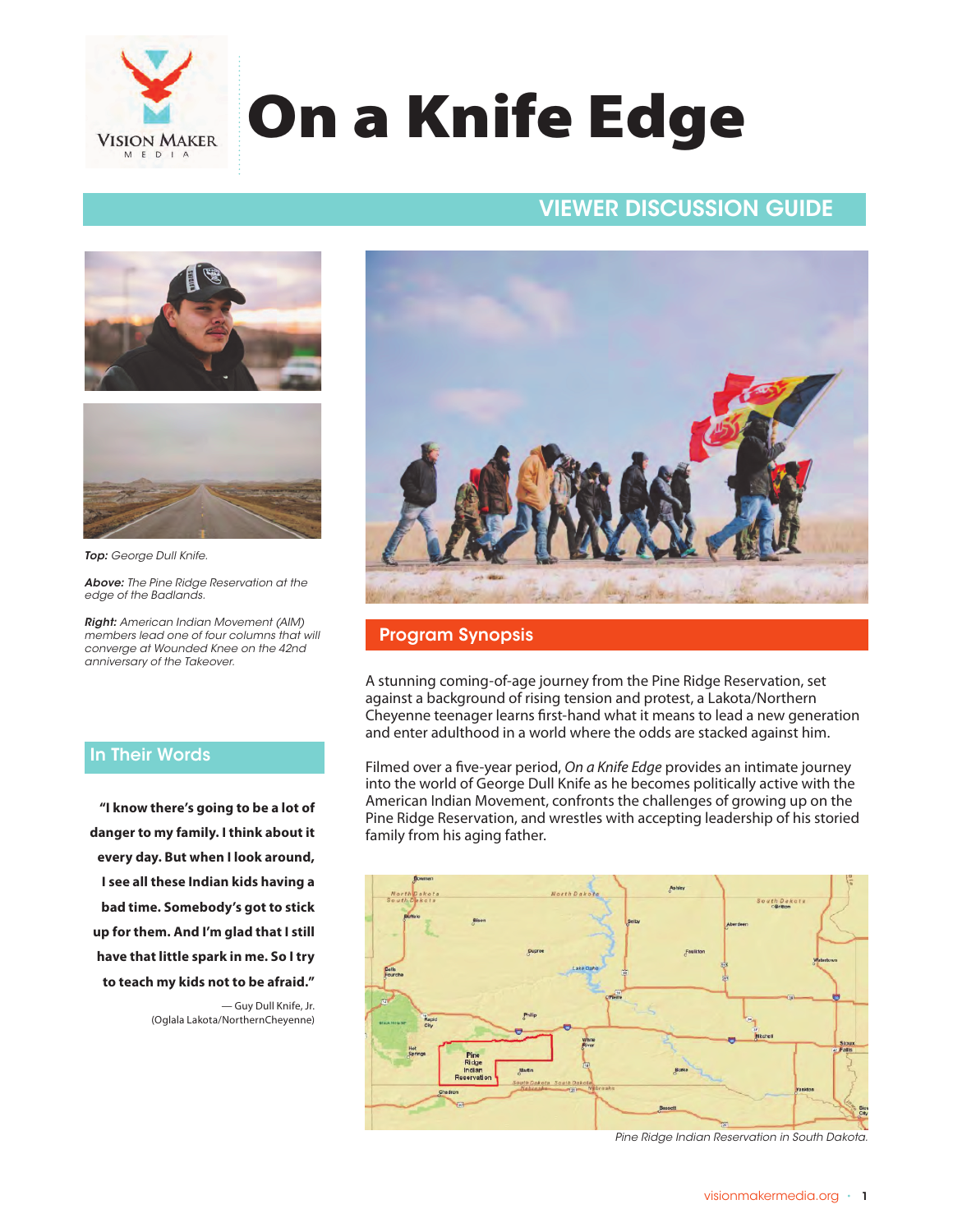# **Solution a Knife Edge**

## Producer Comments



## **Eli Cane**

When we began the film seven years ago, we didn't expect to be filming with George for another five years. But this is a far more relevant moment for the film's release than we could have anticipated. While we watch

George wrestle with his legacy, identity and sense of self, he becomes a keen combatant in a social justice struggle that connects him to both past and future generations.

As racism and xenophobic rhetoric becomes policy, George's search for courage and clarity in his struggle has become far more meaningful to audiences everywhere. *On a Knife Edge* is not an advocacy film; it simply provides a unique opportunity to hear the voices and perspectives of people for whom there are no sidelines; for whom resistance is a birthright.

My grandfather, Lawrence Cane, fought in Spain in the XV International Brigade, and he remained committed to the cause of social justice his entire life. He died shortly before I was born, but hundreds of his letters survive, and stories of his courage and dedication to the cause have permeated family lore. Although I never knew him, a project such as *On a Knife Edge* is in one sense an attempt to understand him more thoroughly; as I watch Guy Dull Knife bring his young son George into a movement that routinely demands terrible sacrifice, I feel in some way that my connection to my own grandfather has become more nuanced.

Radicals and revolutionaries can be killed, they can be jailed—often, they simply become exhausted. This side of things is routinely overlooked but rings true to many who have spent their lives in struggle, and its portrayal is one of the aspects of the film I feel is most important, and of which I am most proud.

### Discussion Questions

- 1. The film, *On a Knife Edge,* is about a young Lakota/Northern Cheyenne man coming of age on the Pine Ridge Reservation of South Dakota. George sees the effects that drugs, alcohol and gangs are having on those around him, and he determines to make a difference. Explore how George's challenges compare with what his great-great grandfather faced in the late 1800s. How are they different? How are they the same?
- 2. George says that the sweat lodge and "knowing who I am" help keep him away from the bad things happening on the reservation such as gangs and drugs. How do you think a strong cultural identity helps people find their place in the world? What other factors did you see in the film that may be contributing to George's sense of identity?
- 3. Explore and discuss what George meant when he said, "But now it's not us fighting the white people, it's us fighting each other." Weave into your discussion what elements, both historical and cultural, may be contributing to this internalized fight between the Lakota people.
- 4. Guy Dull Knife taught his children about the American Indian Movement of the 1960s and 1970s and the need for activism in the face of racism and social injustice. After the tribe votes to legalize alcohol on the reservation, George deeply questions the purpose of activism for bringing about change. What are your thoughts on protest and activism as a mechanism for social change? What in your life has caused you to "lose heart" in a similar way?

5. George's sister Mary committed suicide in March 2015. In the midst of this loss, George renews his determination to continue to actively fight against the issues causing such pain in his world. Explain what you think he meant when he said, "People say the Indian wars ended in 1890. All of us Lakota know that the war is still going."



*Demonstrators march in protest of the Rapid City Rush hockey game incident, Rapid City, South Dakota.*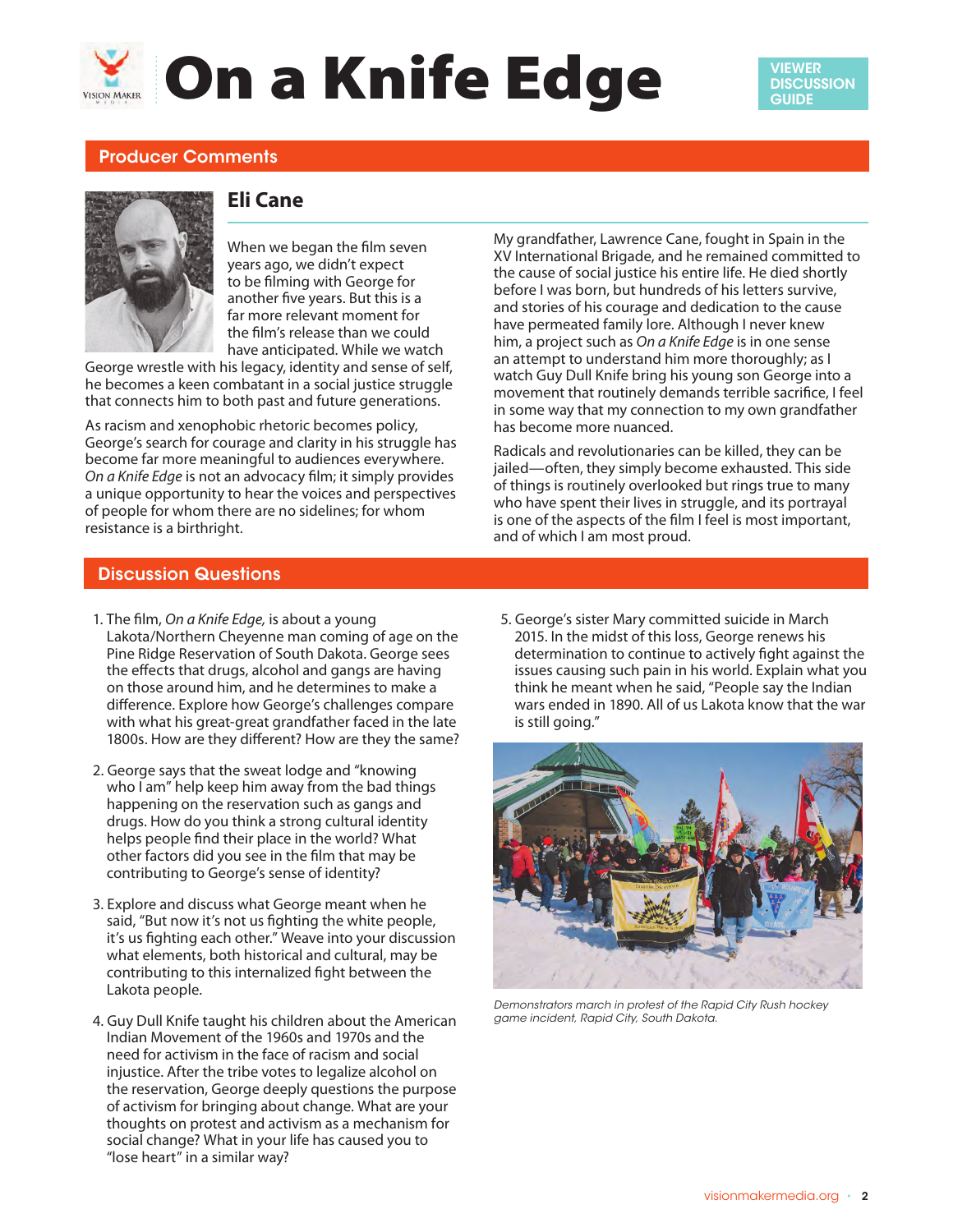# **Solution a Knife Edge**

VIEWER **DISCUSSION GUIDE** 

## By the Numbers

- 1. The Pine Ridge Reservation in South Dakota spans 2.1 million acres and is the ninth-largest reservation in the United States (Bureau of Indian Affairs).
- 2. Of Pine Ridge youth ages 16 through 24, 41 percent are neither employed nor in school—as compared with 25 percent of Native Americans in the same age range nationally and 10 percent of their white counterparts (The Atlantic).
- 3. The suicide rate for South Dakota young people, ages 15 to 24, is double the average rate in the nation and young American Indian males in South Dakota die from suicide at a rate that is four to five times the national rate (Suicide Prevention Resource Center).
- 4. Native Americans comprise only 12 percent of the population of Rapid City, South Dakota, yet 60 percent of all arrests in this city are Native American (University of South Dakota Government Research Bureau).
- 5. The Wounded Knee Massacre on Dec. 29, 1890, resulted in the deaths of between 250-300 Lakota men, women and children (Encyclopedia of the Great Plains).
- 6. On Feb. 27, 1973, a group of about 250 people led by the American Indian Movement took over Wounded Knee village to protest injustices to Native People. The standoff lasted 71 days (Indian Country Today).
- 7. The population of Whiteclay, Nebraska, is 10--with four liquor stores. In May 2017, the Nebraska Liquor Control Commission ruled there was not enough law enforcement in the community to provide safe alcohol sales. That decision was reversed by a Lancaster County District judge. In August 2017, the owners of the liquor stores took their case to the Nebraska Supreme Court. On Sept. 29, 2017, the state Supreme Court rejected the owners' appeal. Therefore, beer sales will not resume in Whiteclay (Lincoln Journal Star).
- 8. In 1879 a group of Lakota people including George Dull Knife's great grandfather attempted a 600 mile trek back to their homeland after the U.S government initiated a forced removal of tribes to Oklahoma (Nebraska: Celebrate the State).



*Anti-racism forum at the Ramkota Motel, Rapid City, South Dakota.*

### Suggested Activities

- 1. The history of the Lakota people and the United States government is long and complex. George says, "It's just all about the land. That's all it has ever been about." Create a timeline that shows three to five key events in American history relating to the land base or loss of the land base once occupied by the Lakota tribe. Document what changes have come about for the Lakota people because of the loss of this land base?
- 2. The American Indian Movement (AIM) raised national awareness of the issues that Native American people face. Trace the early origins of AIM and the key events that occurred relating to the protests and activities of AIM.
- 3. In the film Whiteclay, Nebraska, is in the spotlight for selling alcohol to the people of the Pine Ridge Reservation. Research and explore how Pine Ridge became a "dry" reservation and discover how many other Native American reservations have no alcohol laws.
- 4. High rates of suicide in young people is an issue that many Native people across the country are facing. Find the data and compare the rates of suicide on four different reservations and compare them to the national average in mainstream communities. Then identify four different effective movements or strategies that Native people are using to combat this issue.
- 5. Standing Rock gained national attention during 2016 and showed people coming from many nations to take a stand. What was the issue that initiated this coming together? Explain why you think this was such an important moment for George Dull Knife.